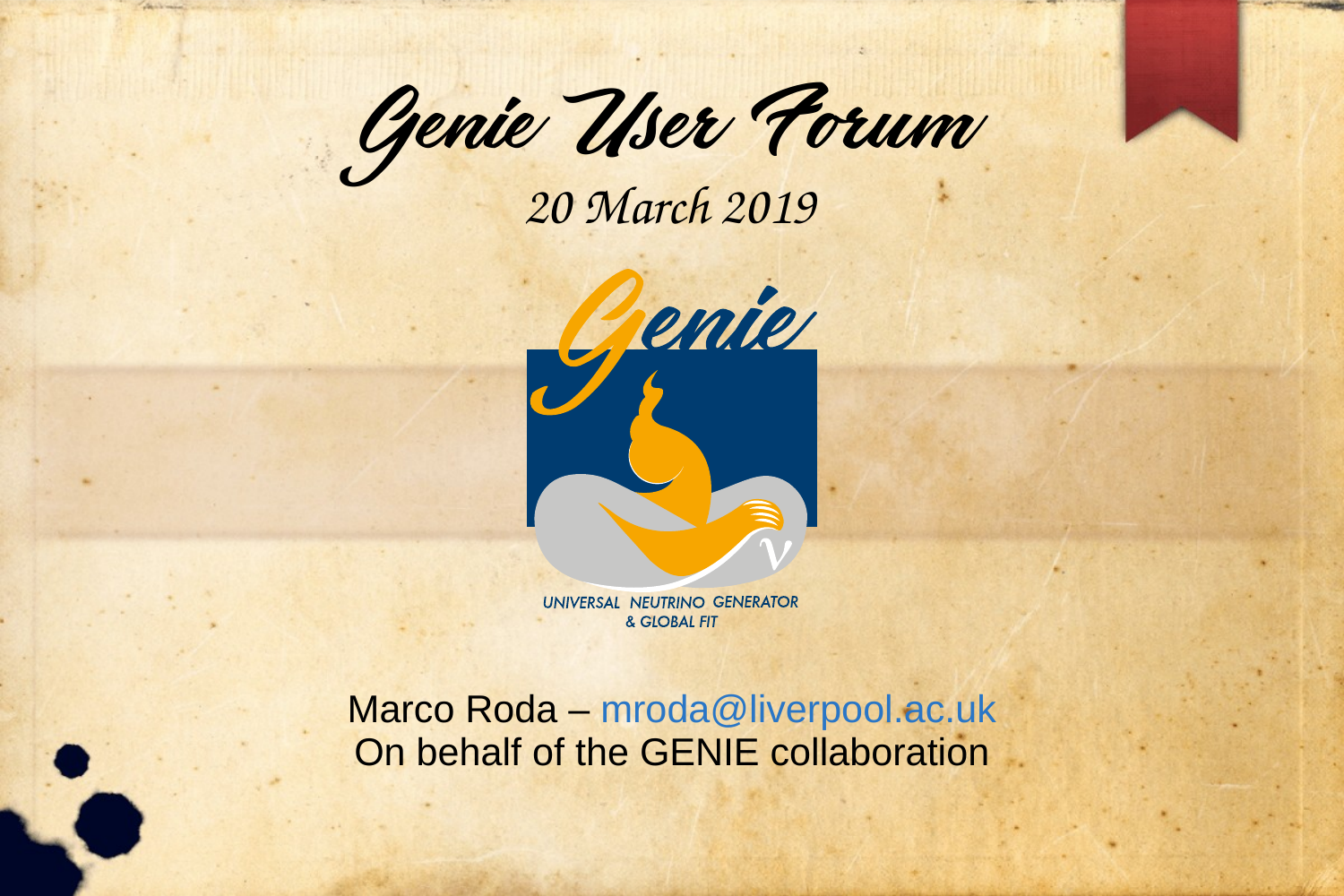

- Last time attendance was very poor
	- Not many experiment liaisons were present
	- Some were announced, what about the others?
	- Should we reconsider the frequency of the forum?
		- Bi-monthly?
- I advise to have a look at the slides from last time
- In case the problem is the time, I suggest to update the doodle
	- <https://doodle.com/poll/tn5nu4nn3y38m39k>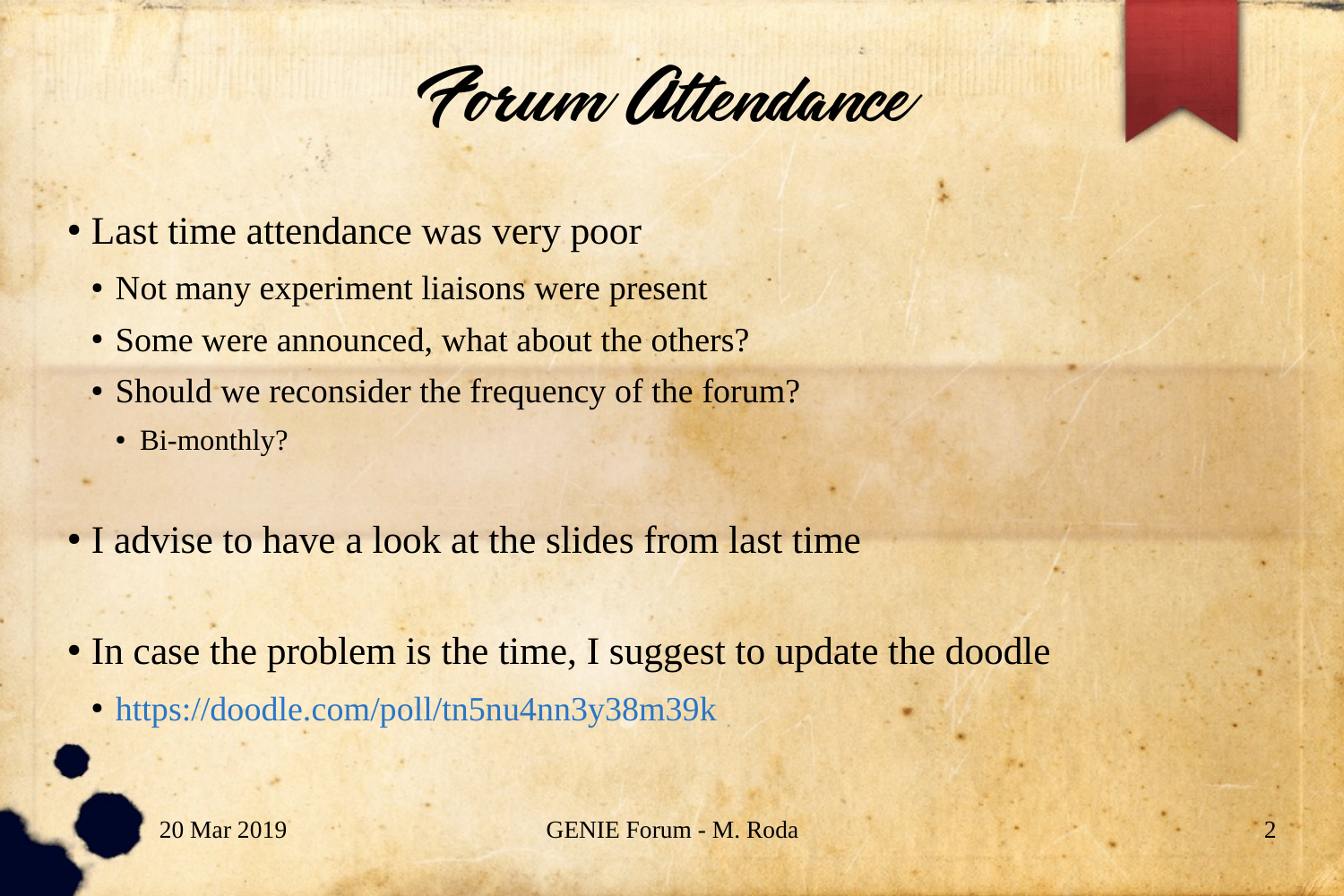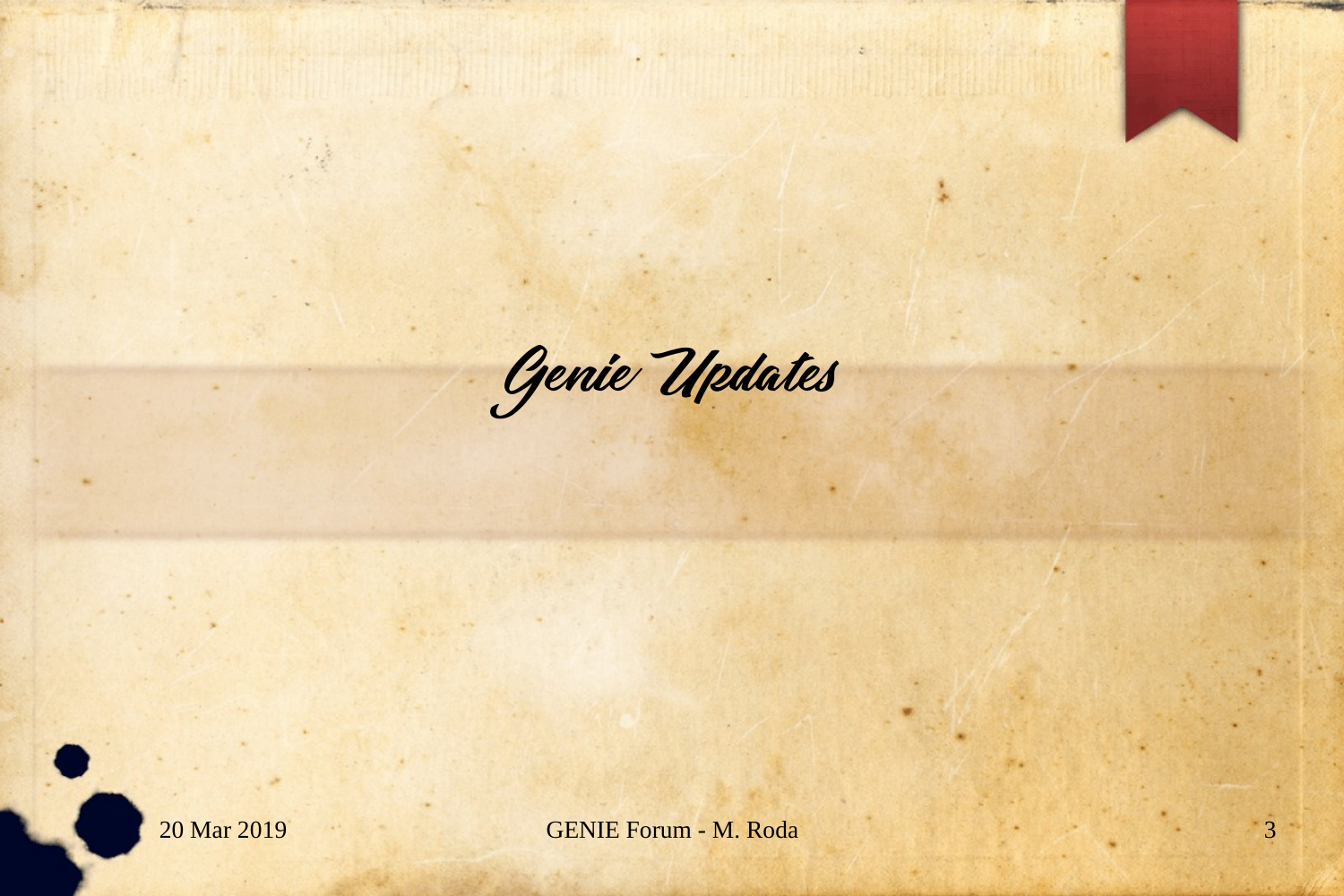CCQE event generator

- Microboone analysers and Stephen Dolan
	- have noticed different forms of an issue related to CCQE event generation and binding energies
- The importance of the matter called for task force to release ASAP a bug fix, namely v3.0.4
	- This will contain:
		- The fix for the binding energy
		- The fix for the pion angle distribution in Delta decay (see last time)
		- Other minor fixes

20 Mar 2019 GENIE Forum - M. Roda 4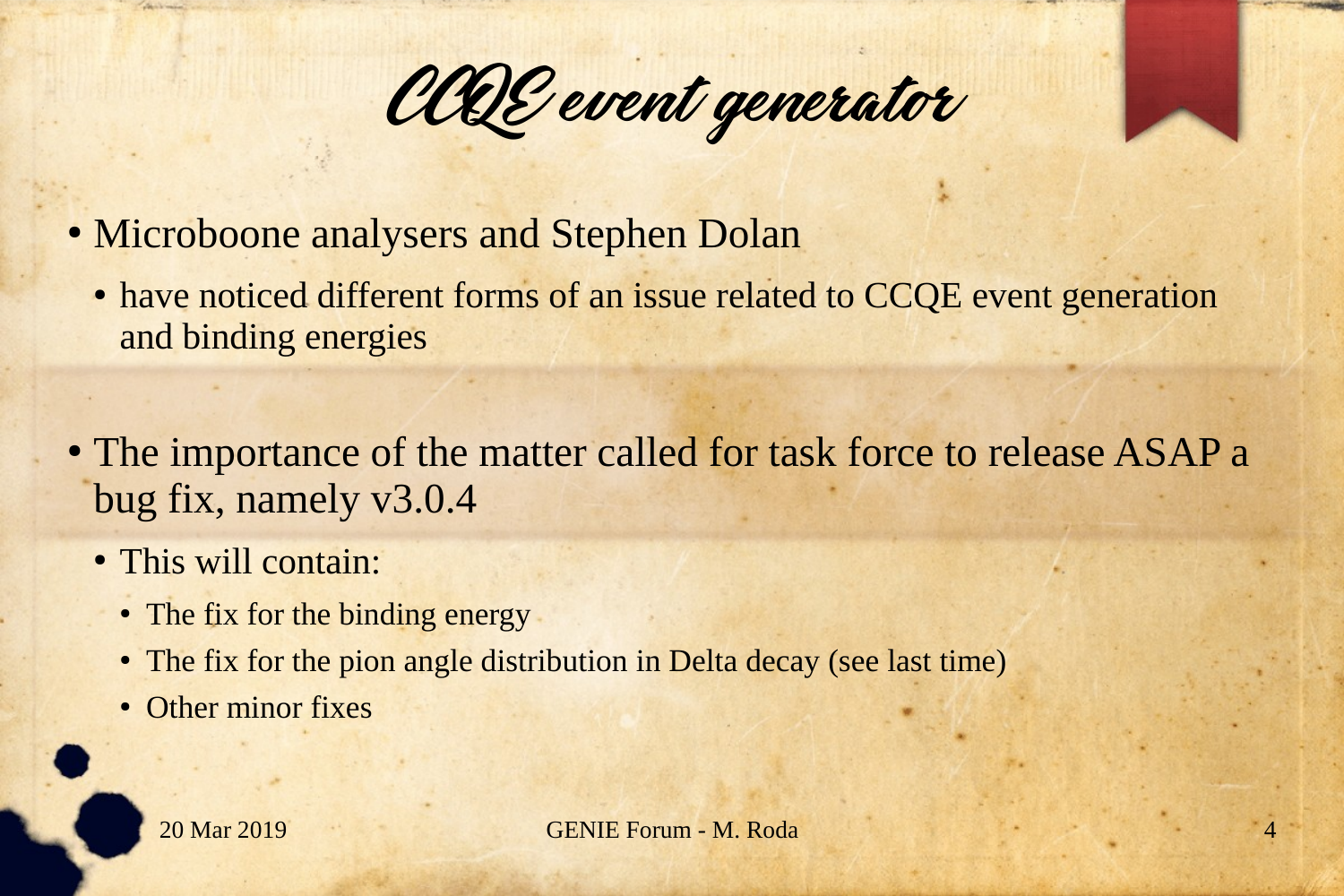

- The fixes had a number of drawbacks
	- Splines need to be re-evaluated
		- Robert Hatcher will provide a release
	- Spline generation is a bit slower
		- CCQE Nieves model
		- CCQE Llewellyn Smith model
		- CC MEC Empirical MEC model
	- Event generation is slower for CCQE
		- About 0.5 s per event for Llewellyn Smith
		- About 1 s per eent for Nieves
- We think it's manageable and we obviously prefer the correct physics
	- Possibilities for improvement are under evaluation
	- Not released in v3.0.4